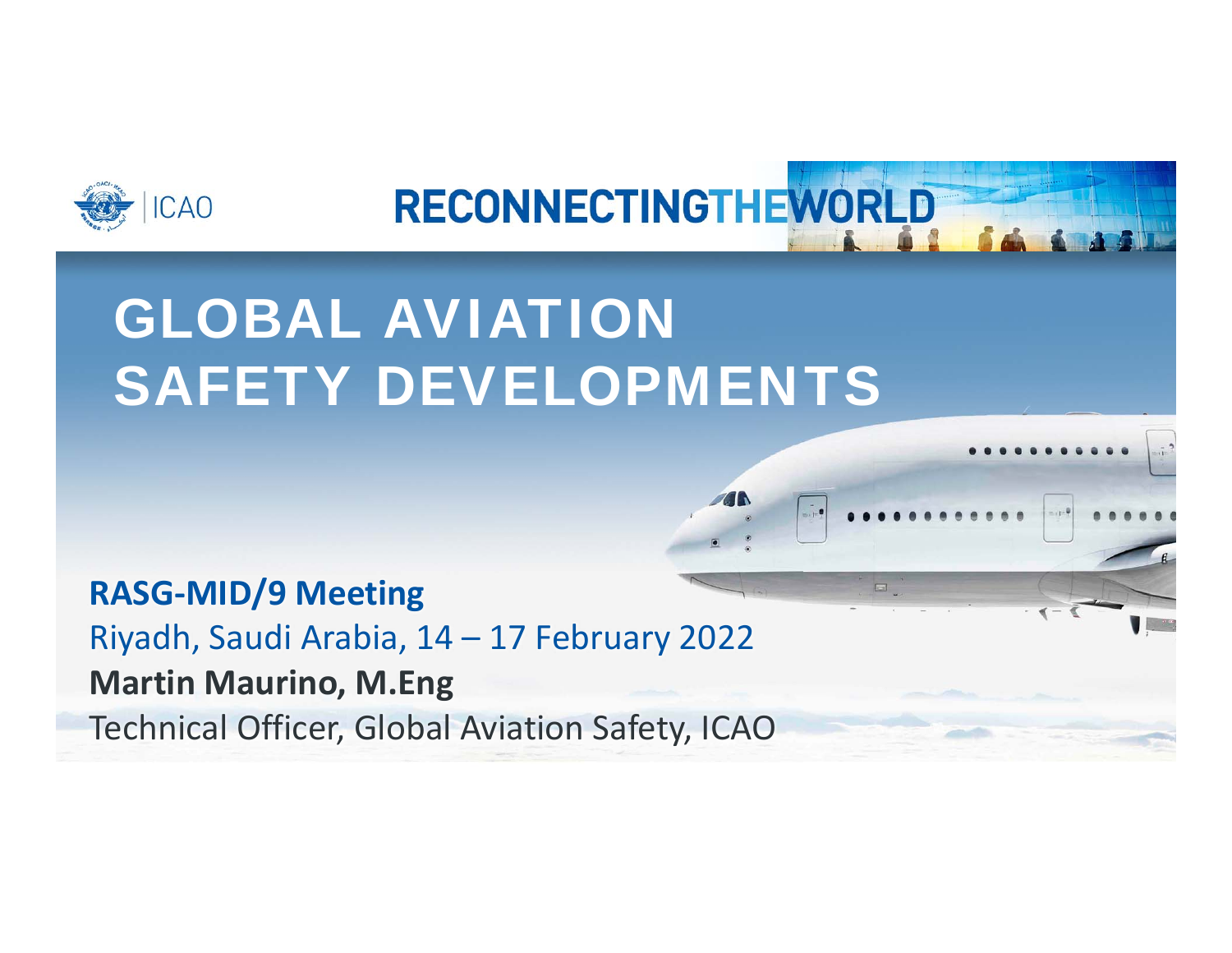

#### **Overview**

- $\bullet$  2023-2025 edition of GASP
	- work leading up to HLCC 2021
	- feedback received from HLCC 2021
	- revision of GASP
- $\bullet$  Update of NASP guidance material
	- & implementation support
- •Safety Management
- •Upcoming safety events

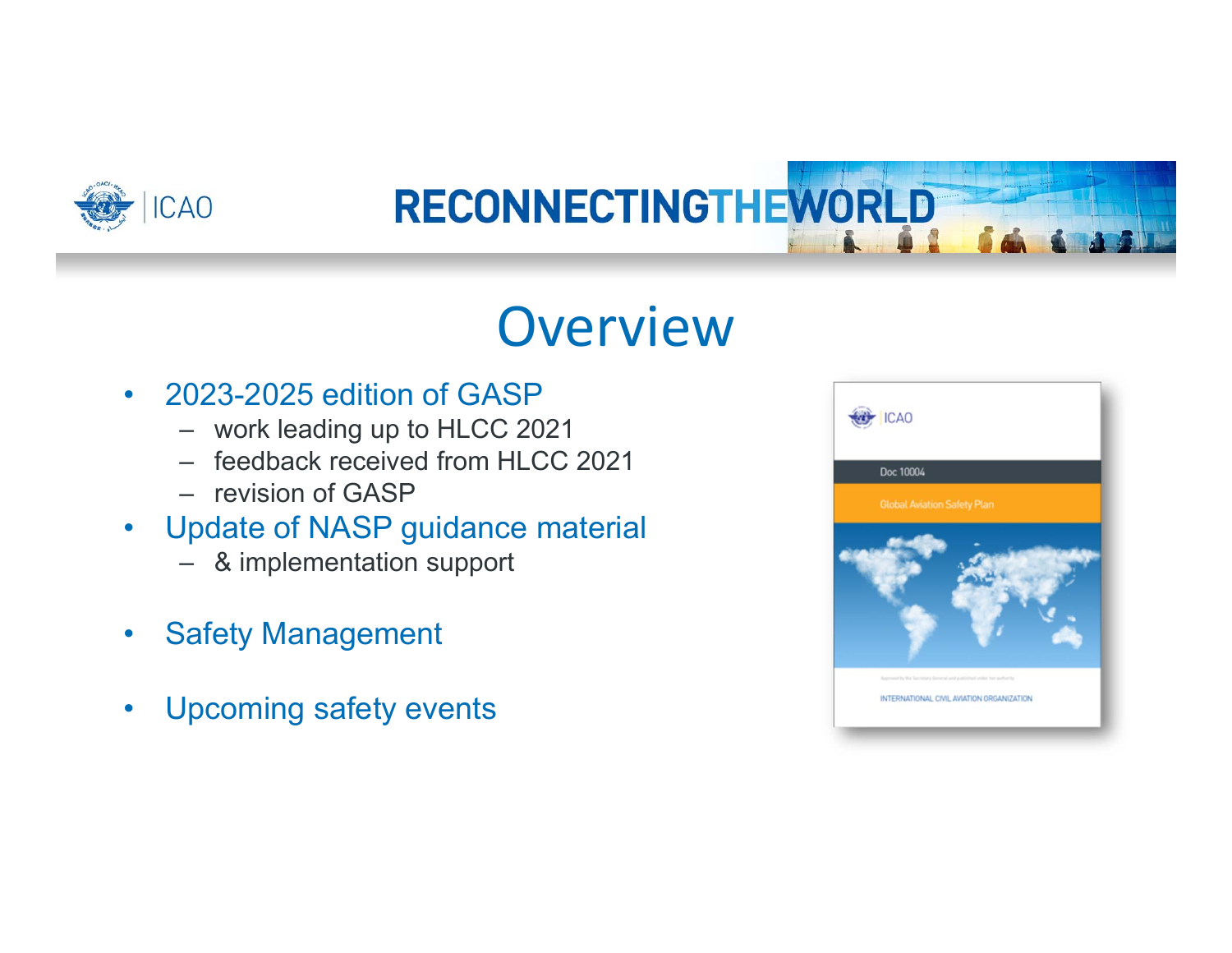



## **2023‐2025 edition of GASP: Work Leading Up to HLCC 2021**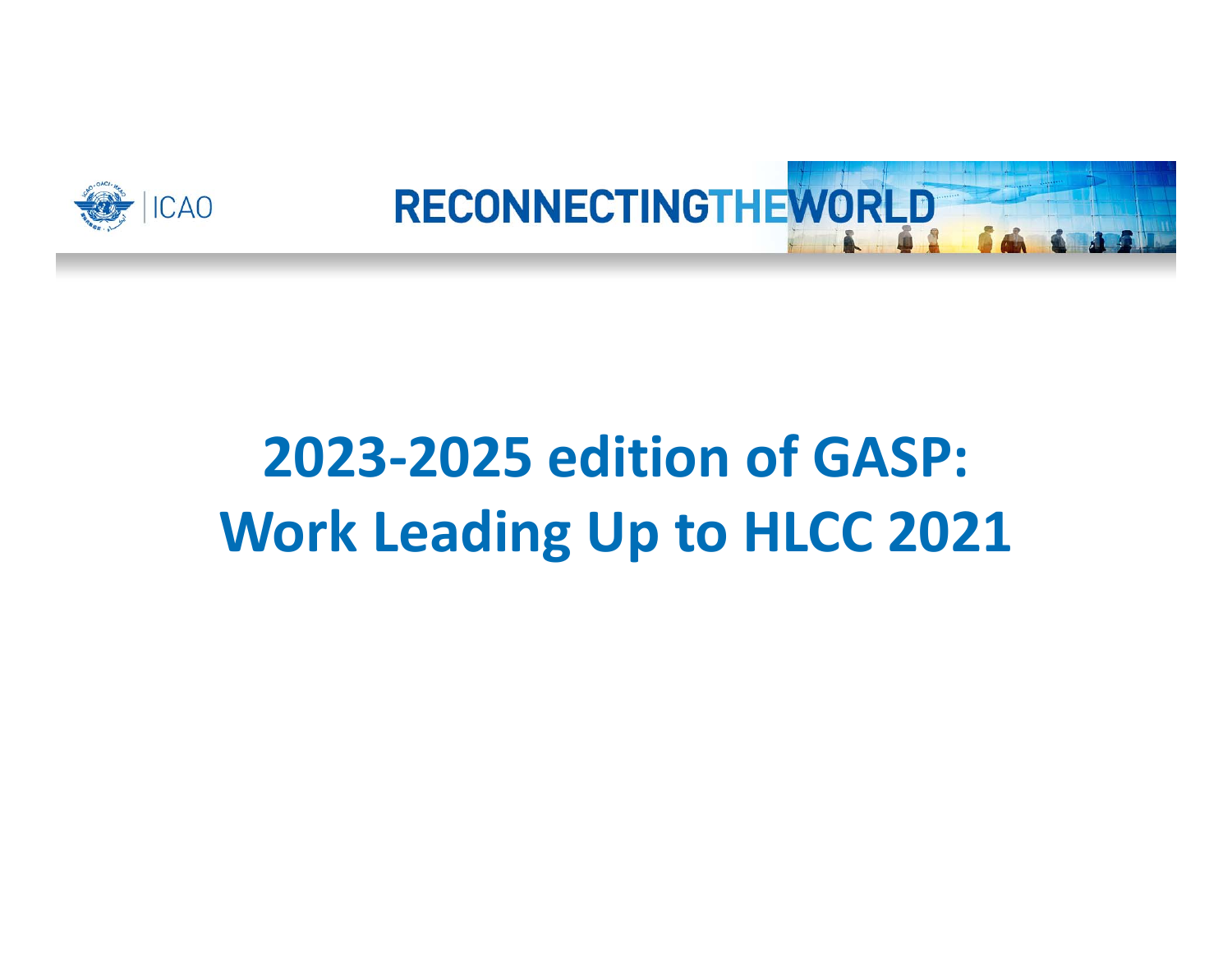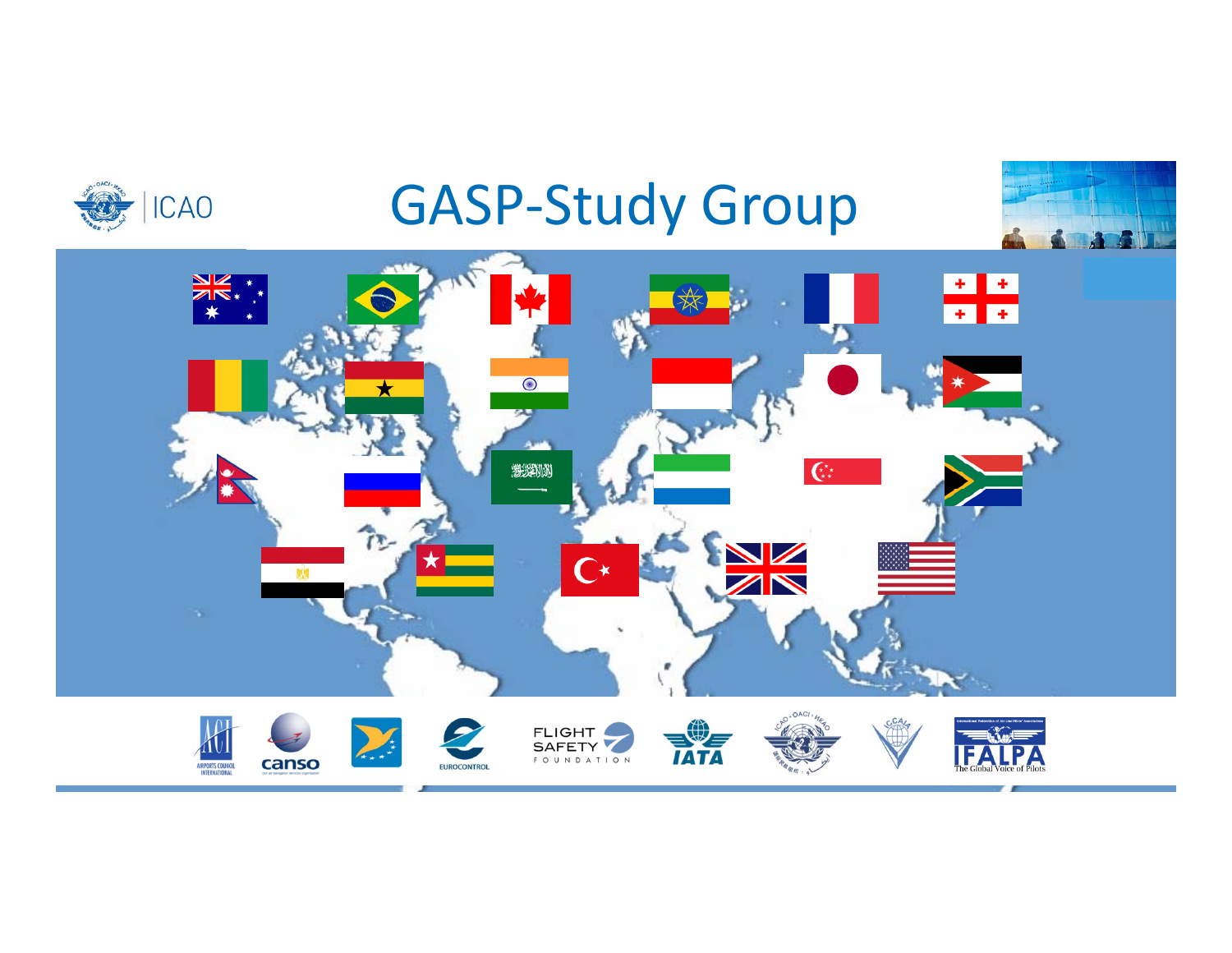



### Work Leading to HLCC 2021

- $\bullet$  GASP-SG began process of reviewing GASP (April 2020)
	- established general principles to guide review
	- defined scope of revision
	- conducted review of available data, implementation support activities conducted by ICAO, and feedback received on 2020-2022 GASP
- •Proposals reviewed by ANC (Oct 2020)
- $\bullet$  Presented to HLCC 2021 (Oct 2021) as Secretariat WPs
	- WP on GASP (<u>HLCC 2021-WP/6 SAF/3</u>)
	- included Questionnaire on the GASP Update
	- WP on NASP/RASP (<u>HLCC 2021-WP/7 SAF/4</u>)

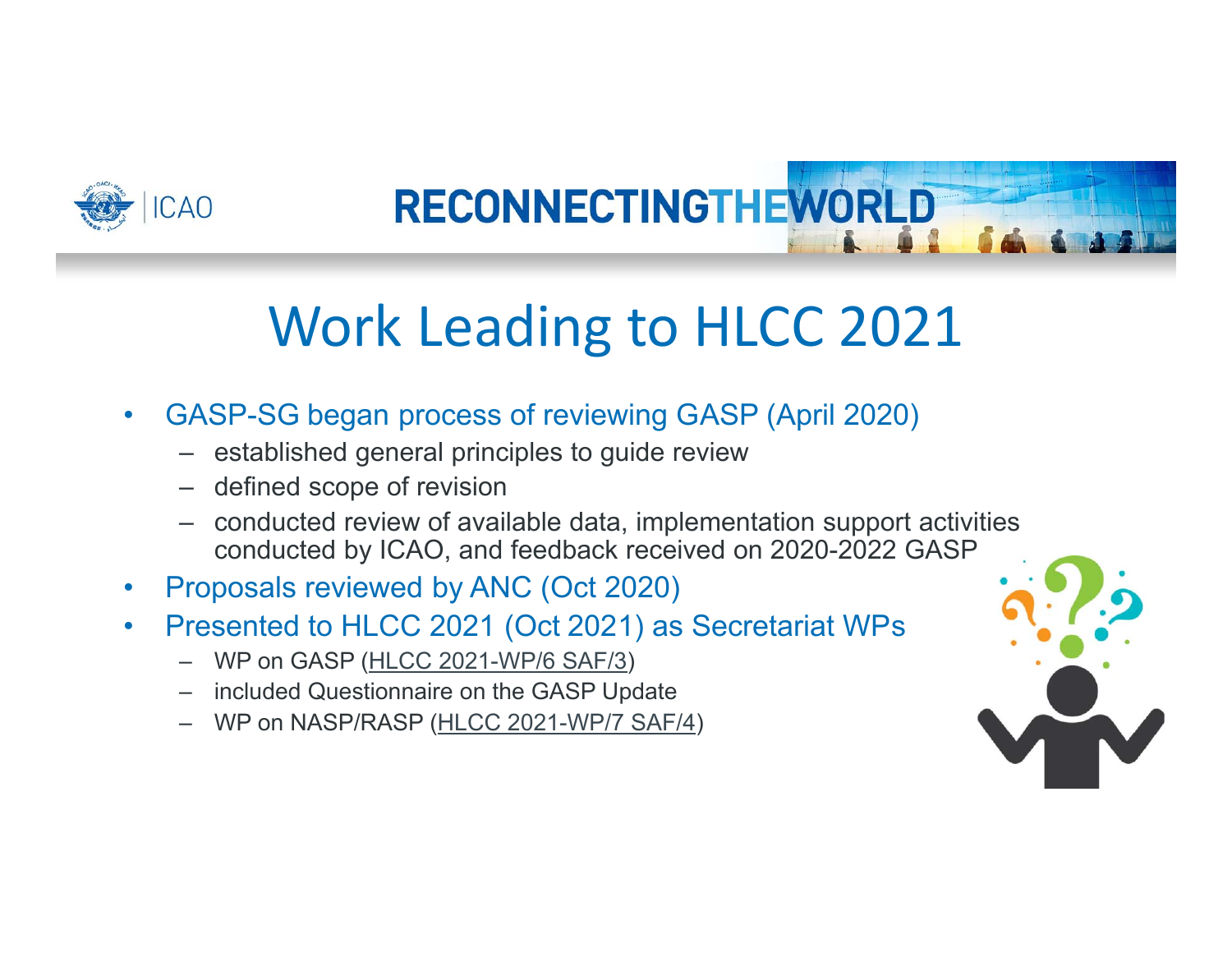



### **Feedback Received from HLCC 2021**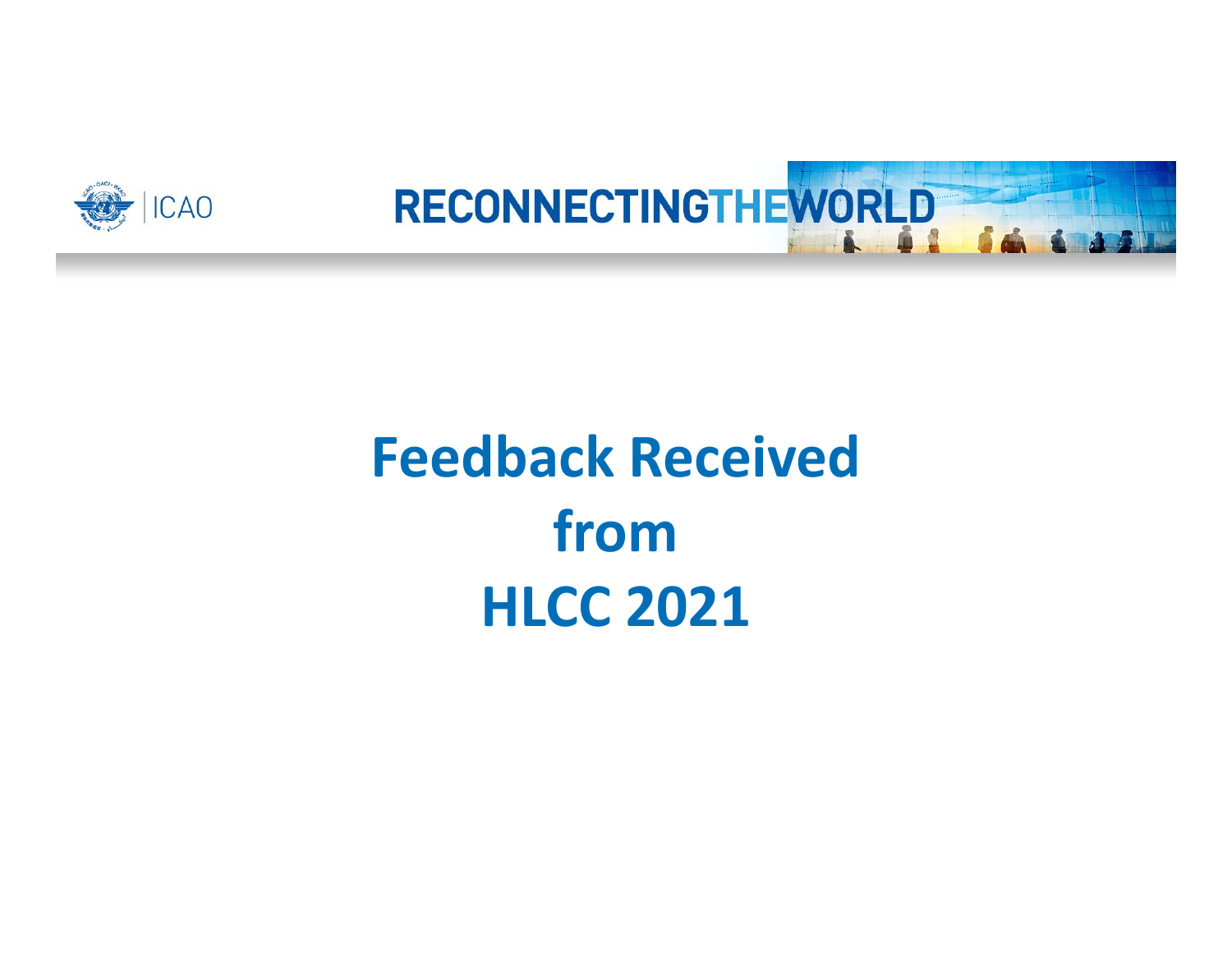



#### HLCC 2021 Feedback

- 35 recommendations stemmed from HLCC WPs
	- containing proposals for GASP revision
	- updating guidance material for NASP/RASP
- $\bullet$  HLCC agreed on need for GASP-SG to
	- examine means to take into consideration input
	- from HLCC + questionnaire
	- in preparation for GASP endorsement at 41st Assembly

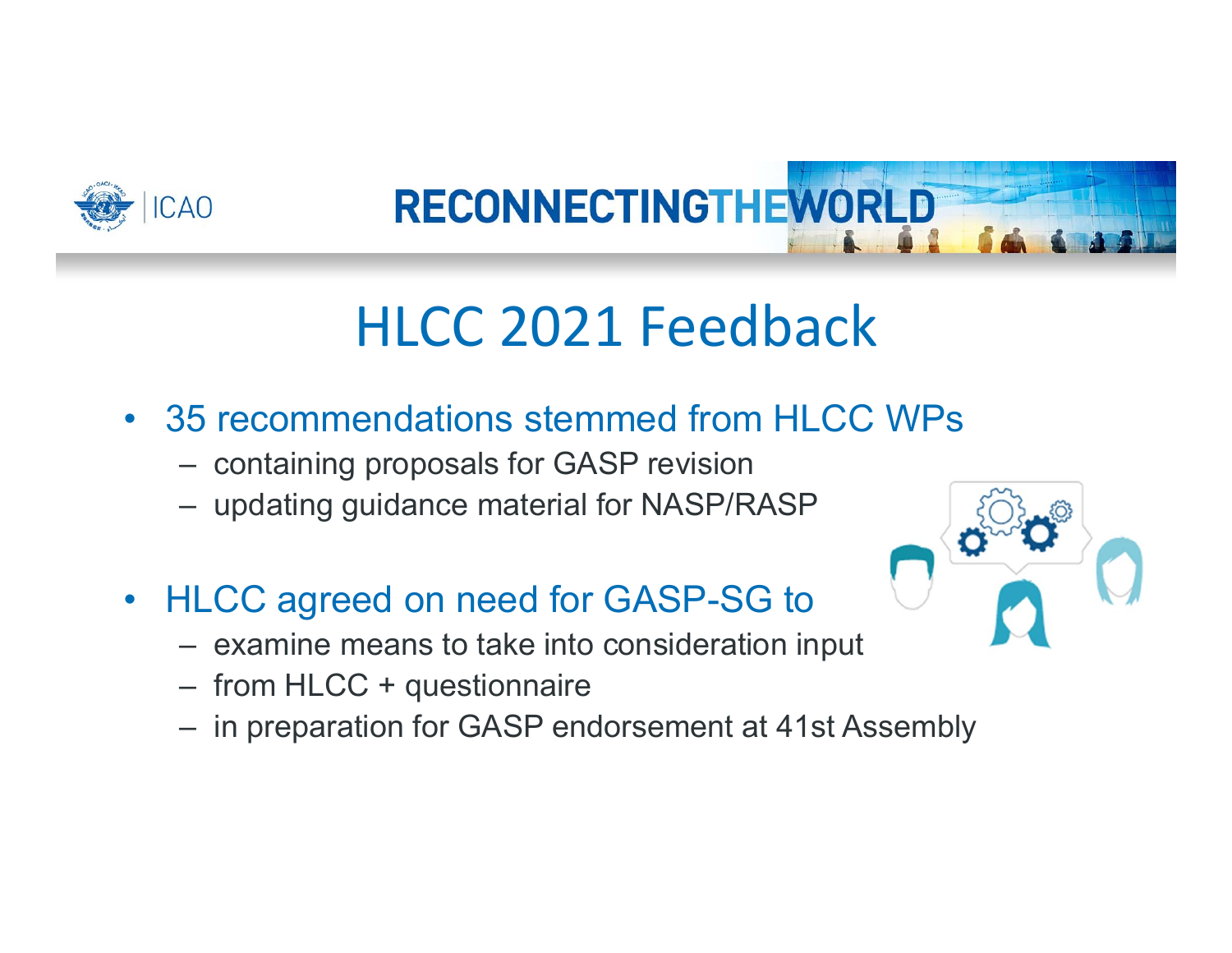



## **Revision of GASP for 2023‐2025 edition**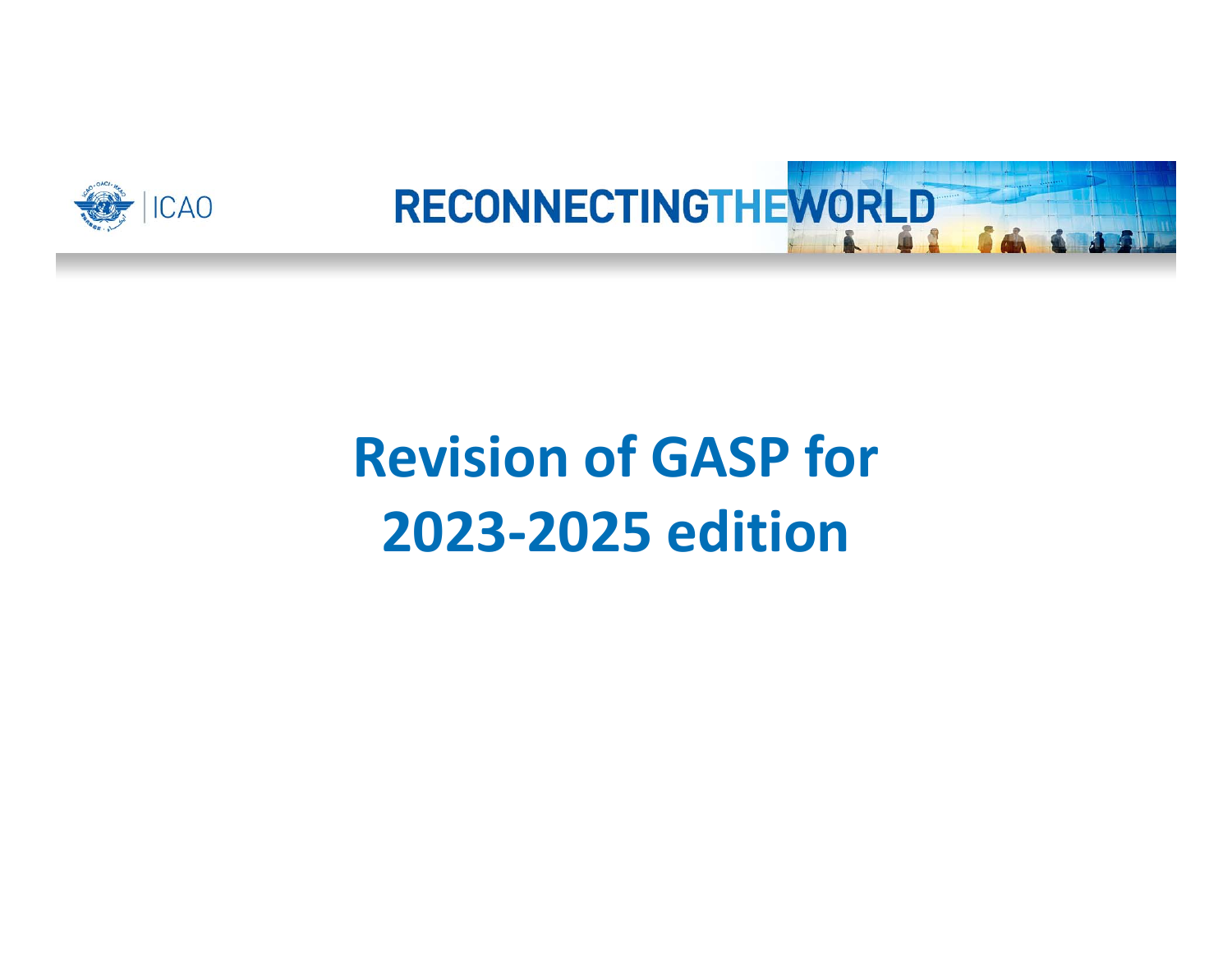



#### Revision of GASP by GASP‐SG

- • GASP-SG reviewed all HLCC-2021 recommendations on GASP/RASP/NASP
	- each recommendation analysed in terms of intent and interdependencies with others
- $\bullet$  GASP-SG classified each recommendation for specific action
	- 1. Item to be addressed in 2023-2025 edition of GASP
	- 2. Item deferred to 2026-2028 edition of GASP
	- 3. To be addressed in guidance material / tools
	- 4. To be sent to / coordinated with other expert groups
	- 5. To be addressed by Secretariat communications / safety promotion



- $\bullet$  GASP-SG conducted same exercise for feedback from questionnair e
	- using the same classification scheme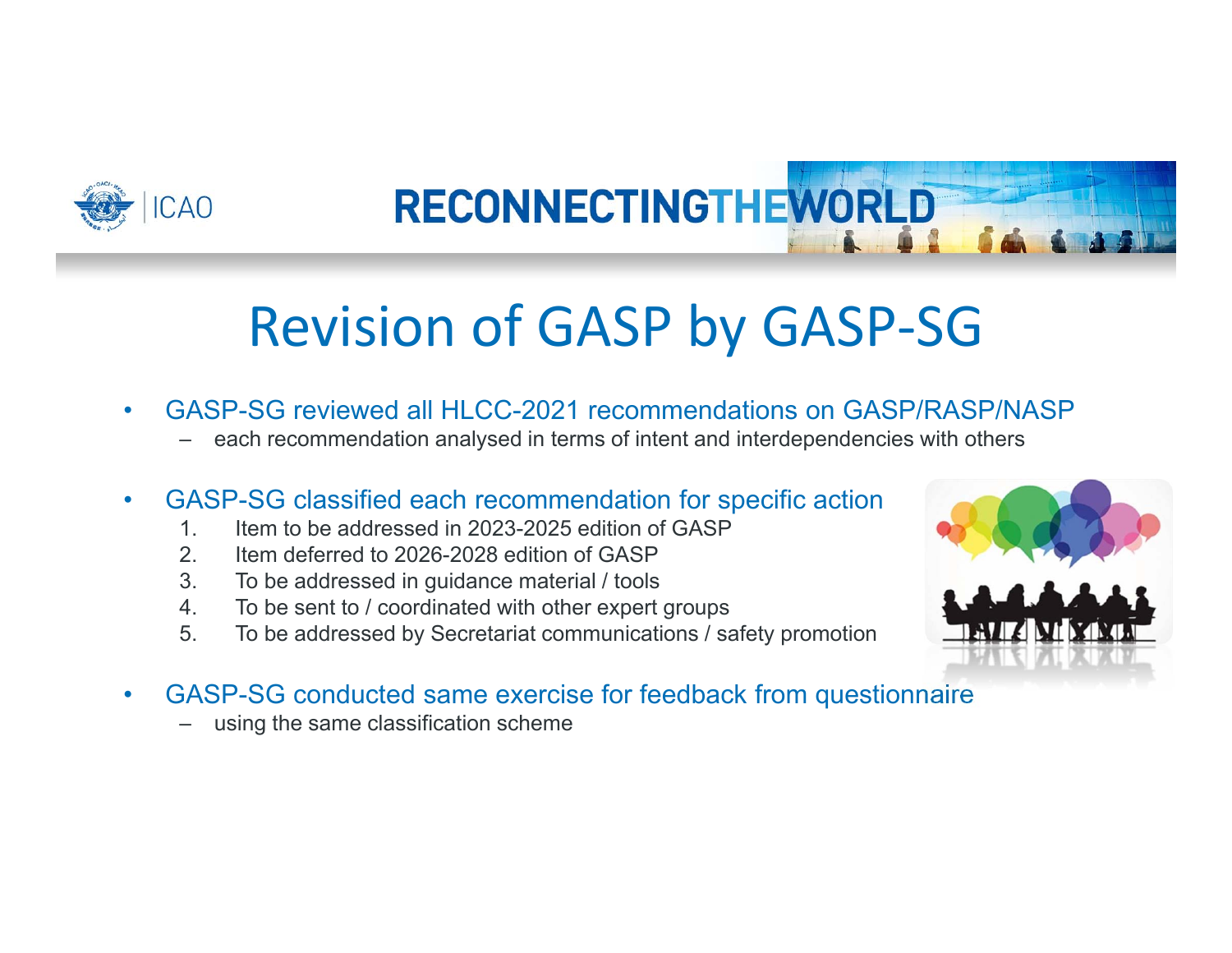



#### Draft of 2023‐2025 GASP

- $\bullet$  Secretariat produced a draft 2023-2025 edition of the GASP
	- as result of GASP-SG work
- $\bullet$  Draft document will presented to ANC for review (April 2022)
	- then to Council for approval (May/June 2022)
- $\bullet$  A41 WP will contain final draft 2023-2025 GASP
	- provide summary of amendments made to GASP + rationale
	- and updated Res A40-1 (Global Plans)
	- publication approx. July 2022

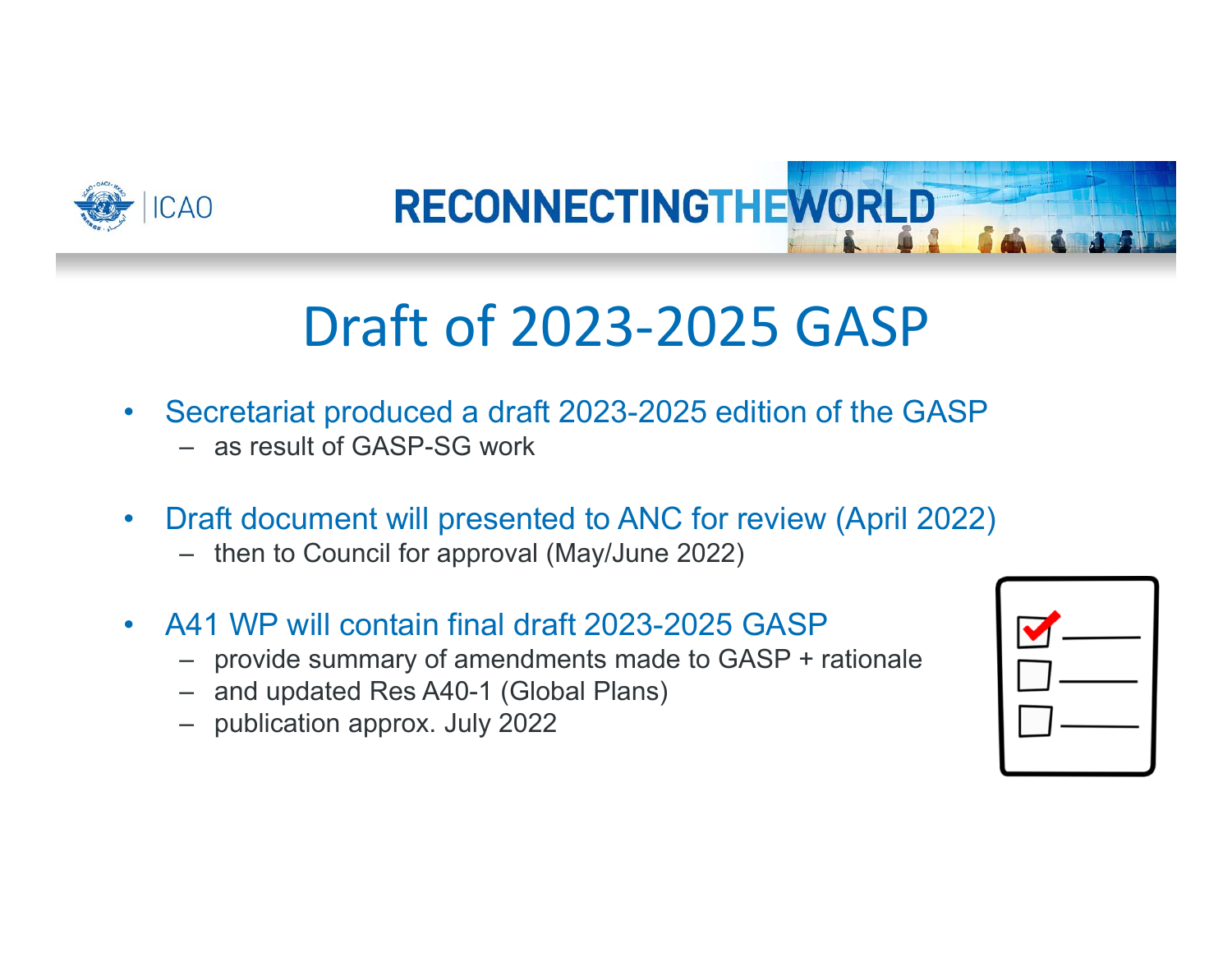



#### Affected GASP Content

- $\bullet$  Revision of GASP Targets and Indicators
	- taking into account factors such as pandemic impact
- • 5 HRCs remain unchanged
	- Now Global or G-HRCs



- • Impact of global aviation disruption events on aviation safety
	- –and need for resilience
- • Migration of implementation support content
	- making GASP solely Strategic Document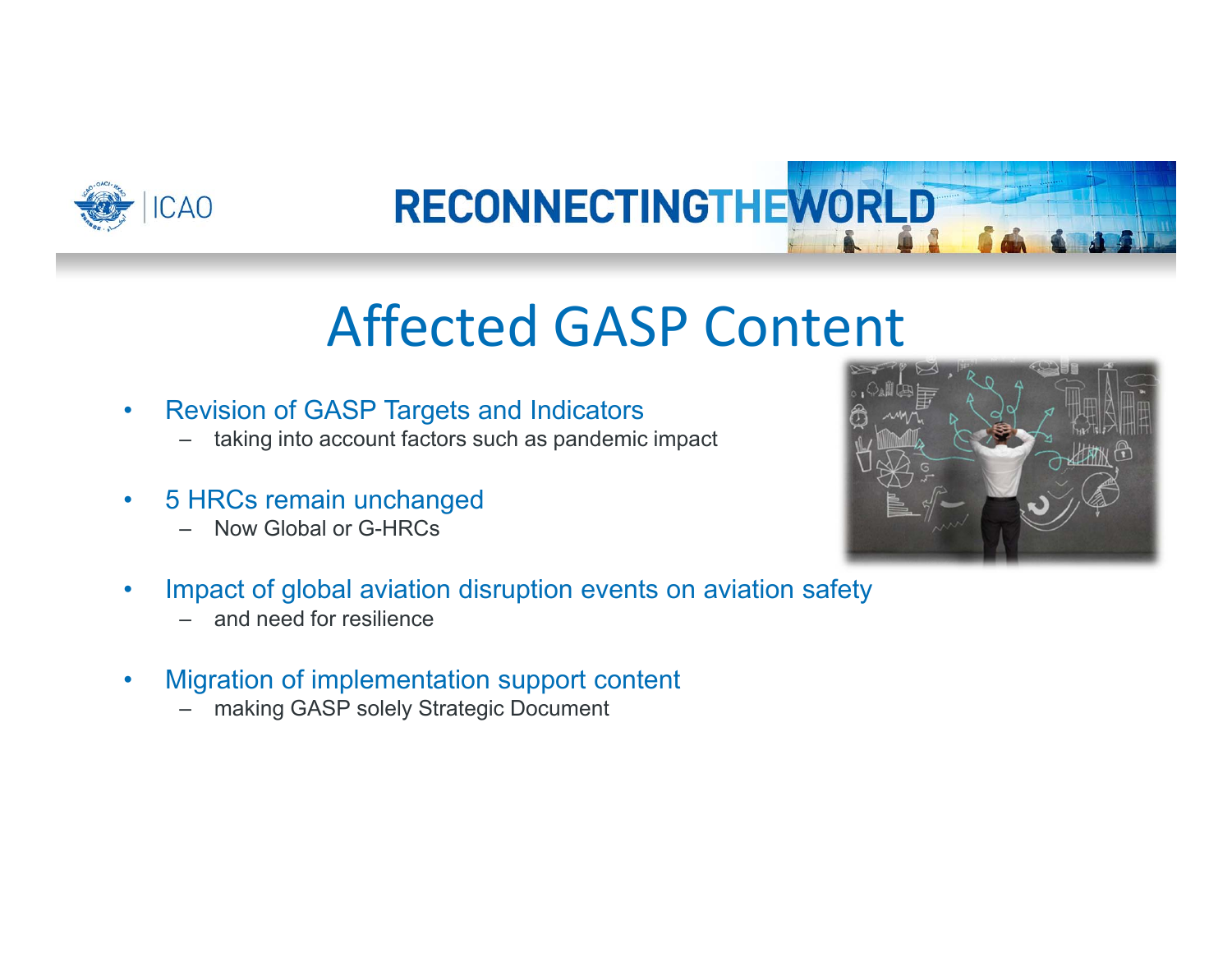

#### Targets Affected by Revision

| <b>Target</b> | <b>Date of Completion</b> | <b>Description</b>                                                     |
|---------------|---------------------------|------------------------------------------------------------------------|
| T2.1(a)       | 2022                      | All States to reach 75% El score                                       |
| T2.2          | 2022                      | All States to reach SOI>1 in all categories                            |
| T3.1          | 2022                      | All States to implement foundation of SSP                              |
| T4.1          | 2020                      | States that do not expect to meet Goals 2 & 3 seek assistance          |
| T4.2          | 2022                      | All States to contribute info on safety risks to RASGs                 |
| T4.3          | 2022                      | States with effective SSO & effective SSP, to actively lead RASGs' SRM |
| T5.1          | 2020                      | All service providers to use globally harmonized SPIs in SMS           |
| T5.2          | 2022                      | Increase number of service providers in industry assessment programmes |
| T6.1          | 2022                      | All States to implement AN and airport core infrastructure             |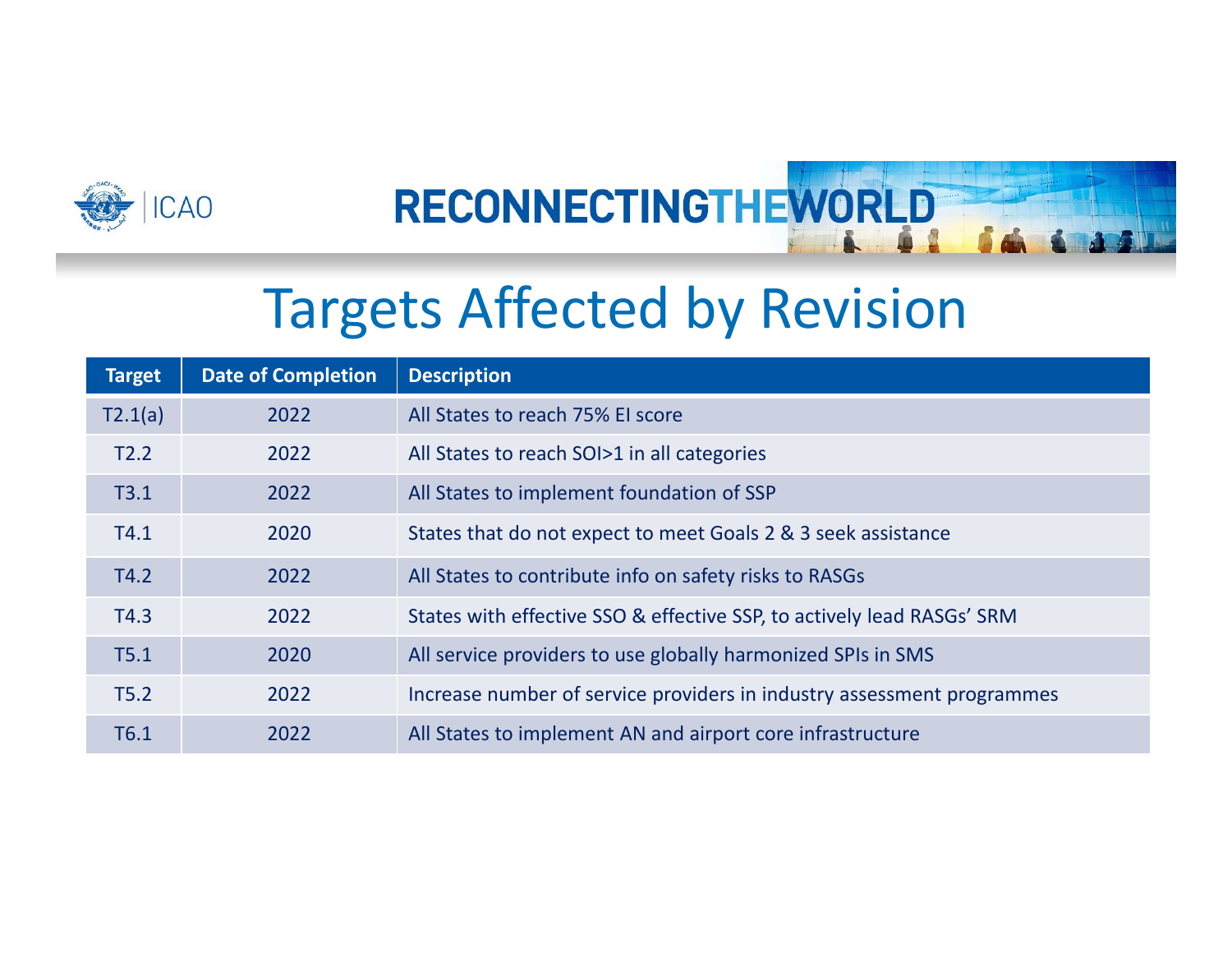

#### Mapping of Expiring Targets Revision

| <b>Target</b>    | <b>Date of Completion</b> | <b>Description</b>                                                               |
|------------------|---------------------------|----------------------------------------------------------------------------------|
| T2.1(a)          | 2024 (2 yrs)              | 75% El score >> extended due to COVID-19                                         |
| 72.2             | 2022                      | All States to reach SOI>1 in all categories >> deleted                           |
| T3.1             | $2023(1 \text{ yr})$      | All States to implement foundation of SSP>> extended due to COVID-19             |
| T4.1             | 2023 (3 yrs)              | States seek assistance >> extended due to COVID-19 + reworded                    |
| T4.2             | 2025 (3 yrs)              | All States to contribute info on safety risks to RASGs >> expanded into new T4.3 |
| 74.3             | 2022                      | States to actively lead RASGs' SRM->> deleted / replaced by new T4.3             |
| T5.1             | Increasing trend          | All service providers to use globally harmonized SPIs in SMS >> expanded to new  |
| 75.2             | 2022                      | Increase industry assessment programmes->> indicator in T5.1                     |
| T <sub>6.1</sub> | $2025(3 \text{ yrs})$     | All States to implement AN and airport core infrastructure >> reworded           |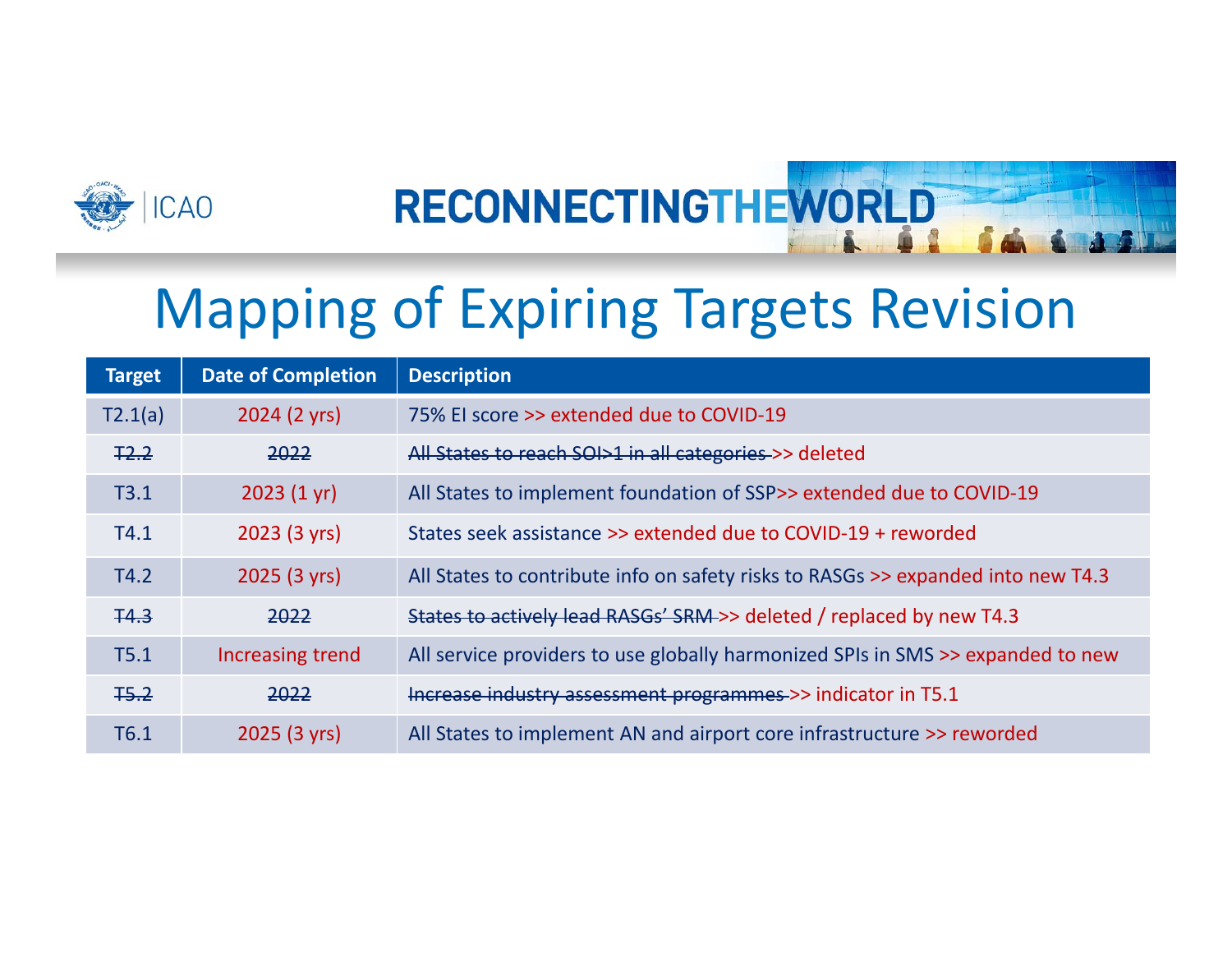

#### New Targets for 2023‐2025

| <b>Target</b>    | <b>Date of Completion</b> | <b>Description</b>                                                                                                                                         |
|------------------|---------------------------|------------------------------------------------------------------------------------------------------------------------------------------------------------|
| T3.2             | 2024                      | All States to publish NASP                                                                                                                                 |
| T3.3             | 2025 & 2028               | All States to work towards effective SSP (present; present & effective) >> was T3.2                                                                        |
| T4.2             | 2023                      | All Regions to publish RASP                                                                                                                                |
| T4.3             | 2025                      | All States to contribute information on ops safety risks (including SSP SPIs) and<br>emerging issues to RASGs                                              |
| T5.1             | Increasing trend          | Maintain an increasing trend in industry's contribution in safety info sharing<br>networks to States and Regions to assist in the development of NASP/RASP |
| T <sub>6.1</sub> | 2025                      | Maintain an increasing trend of States with air navigation and aerodrome<br>infrastructure that meets relevant ICAO standards                              |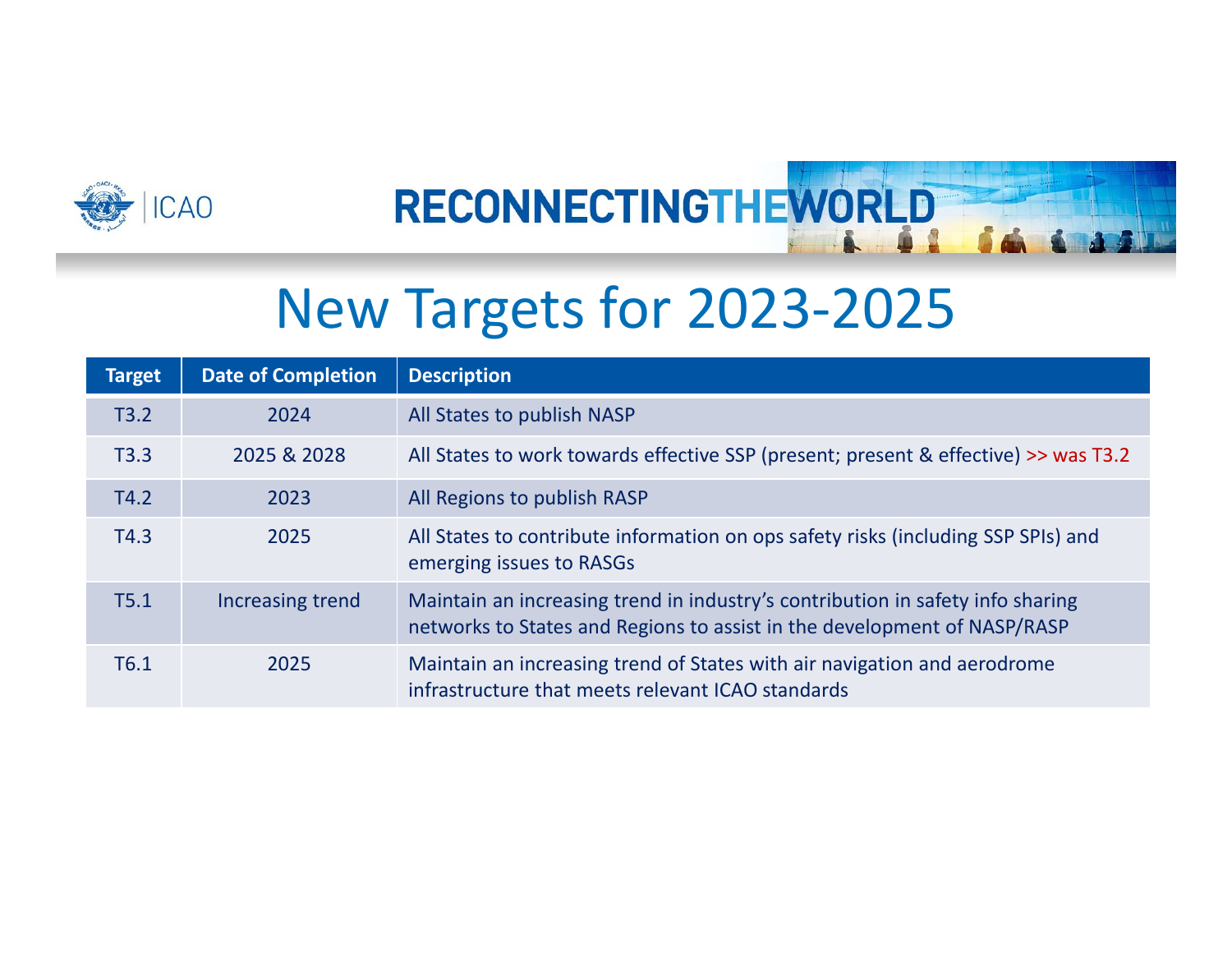

#### Overview of Targets for 2023‐2025

| <b>Target</b> | <b>Date of Completion</b> | <b>Description</b>                                                      |
|---------------|---------------------------|-------------------------------------------------------------------------|
| T1.1          | Decreasing trend          | Maintain a decreasing trend of global accident rate                     |
| T2.1          | 2024/2026/2030            | 75%, 85% and 95% El score of CEs                                        |
| T3.1          | 2023                      | All States to implement foundation of SSP                               |
| T3.2          | 2024                      | All States to publish NASP                                              |
| T3.3          | 2025/2028                 | All States to work towards effective SSP (present; present & effective) |
| T4.1          | 2023                      | States seek assistance                                                  |
| T4.2          | 2023                      | All Regions to publish RASP                                             |
| T4.3          | 2025                      | All States to contribute information to RASGs                           |
| T5.1          | Increasing trend          | Industry's contribution in safety info sharing networks                 |
| T6.1          | 2025                      | States with AN and aerodrome infrastructure that meets ICAO standards   |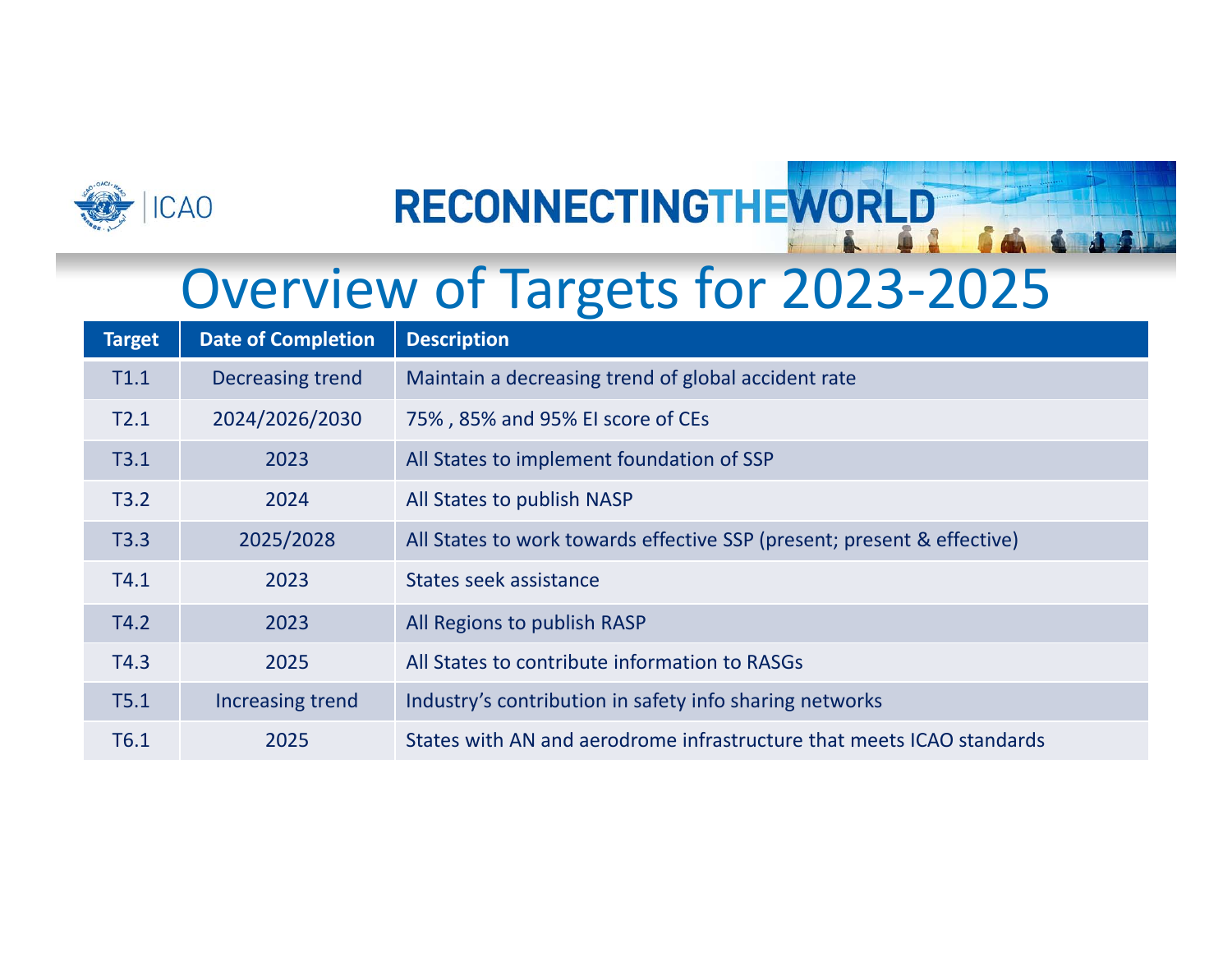



## **Guidance Material & Implementation Support**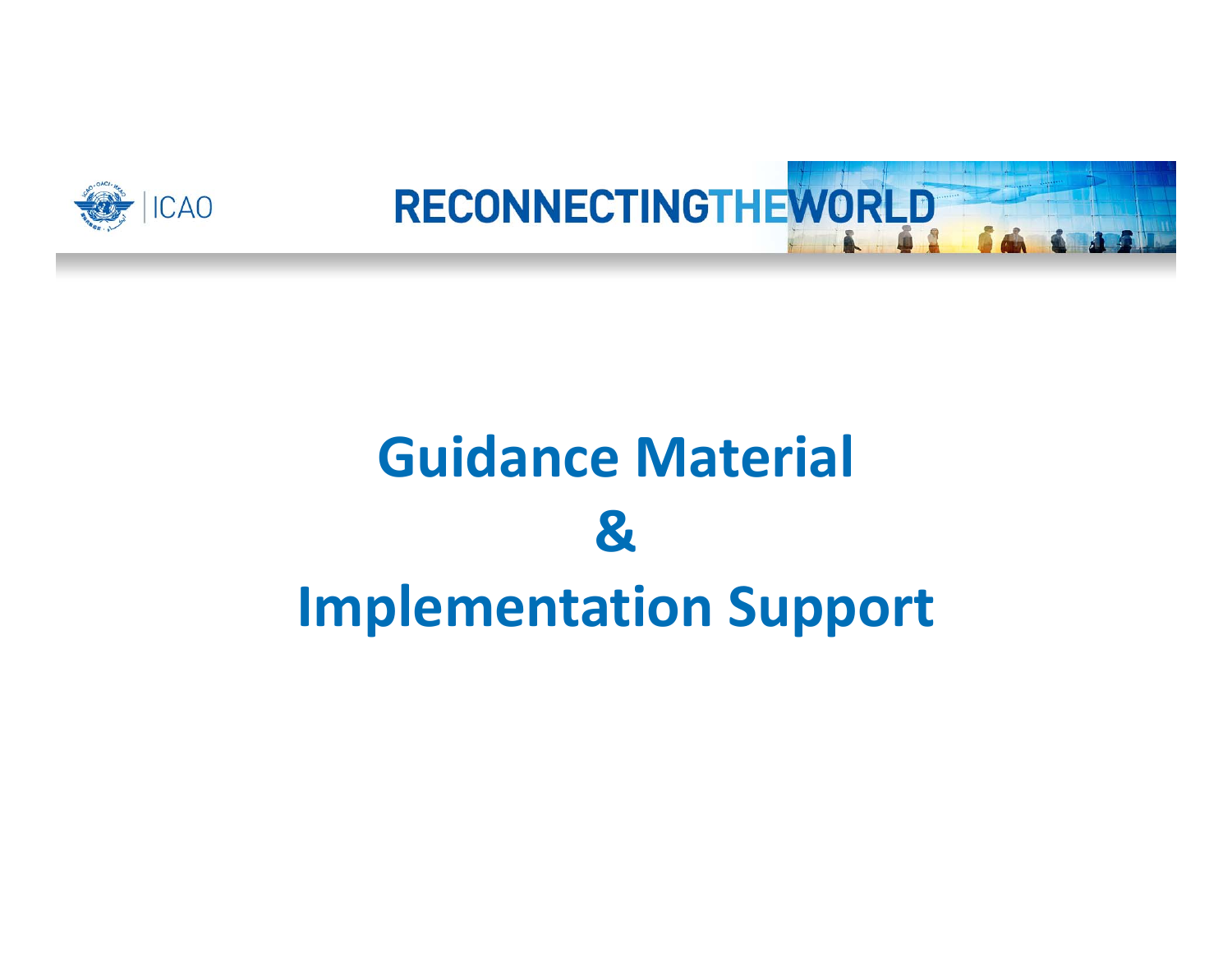



#### Guidance Material for NASP

- $\bullet$  Roadmap will be in new Doc 10161
	- Updated for 2023-2025 GASP
- $\bullet$ Doc 10131 2<sup>nd</sup> Edition
	- Updated RASP/NASP guidance
	- Including checklists from Cir 358



- $\bullet$  Guidance on use of GASP indicators > new Doc 10162
	- In line with 2023-2025 edition of GASP
	- Guidance available for 2020-2022 edition of GASP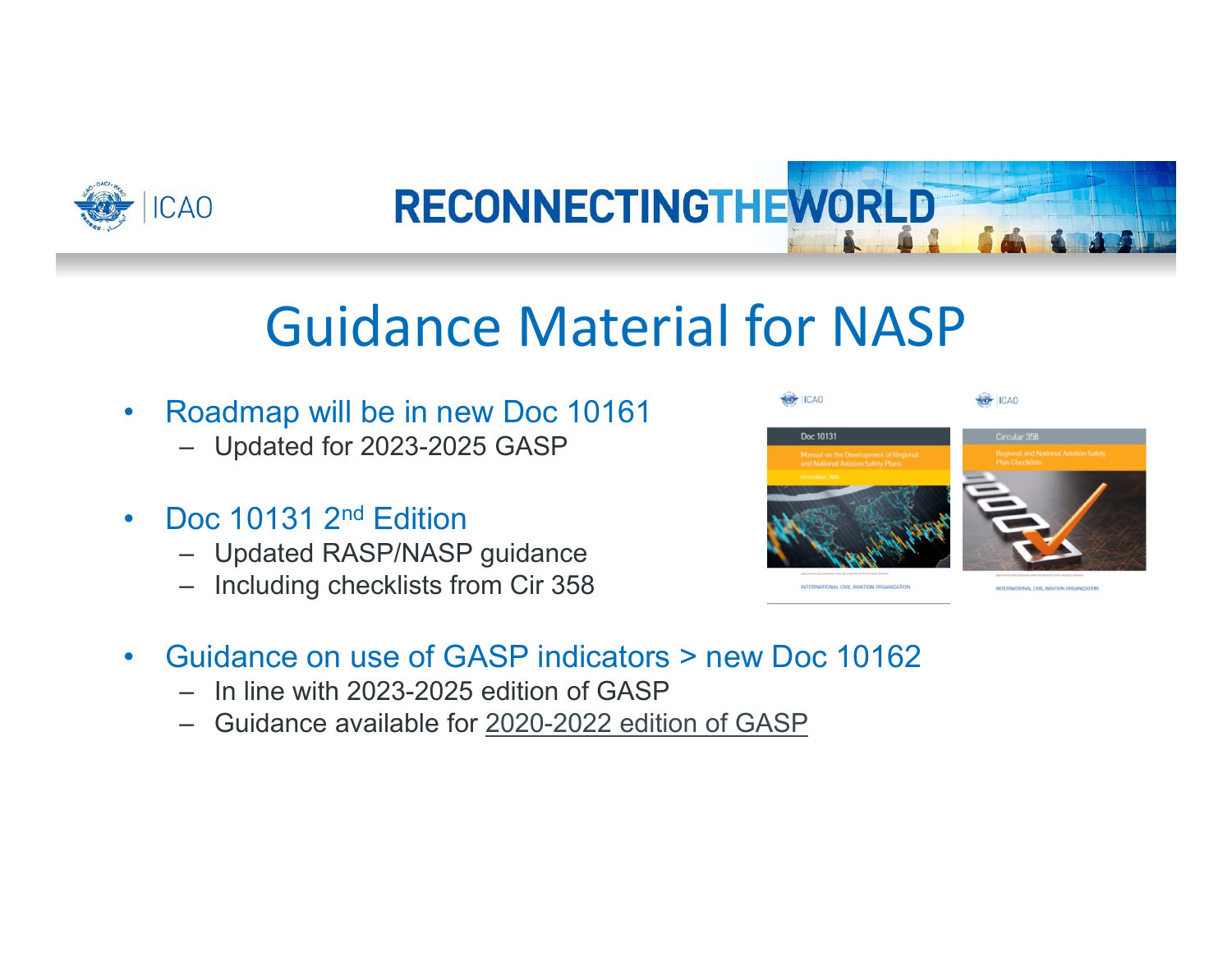

#### NASP iPack

- $\bullet$  ICAO developed dedicated NASP iPack
	- as part of implementation support
- $\bullet$  Goal is to facilitate and guide States
	- in developing a NASP
	- that contains strategy to address national safety issues
	- through training and detailed guidance
- • More information
	- www.icao.int/secretariat/TechnicalCooperation/Pages/NASP-IPACK.aspx



Developing a **National Aviation Safety Plan** (NASP)

**Implementation Package** 

www.icao.int/iPack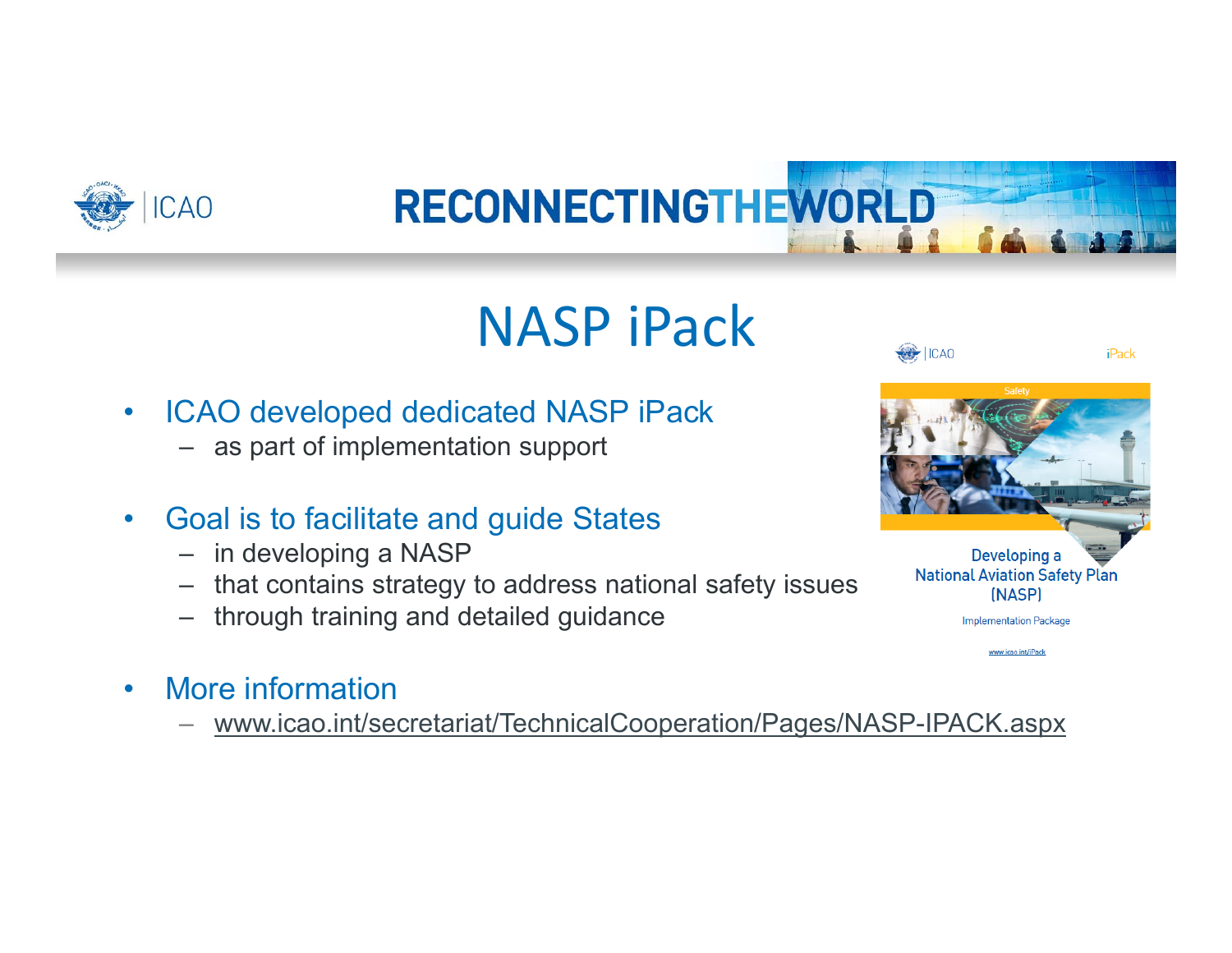



#### **Safety Management**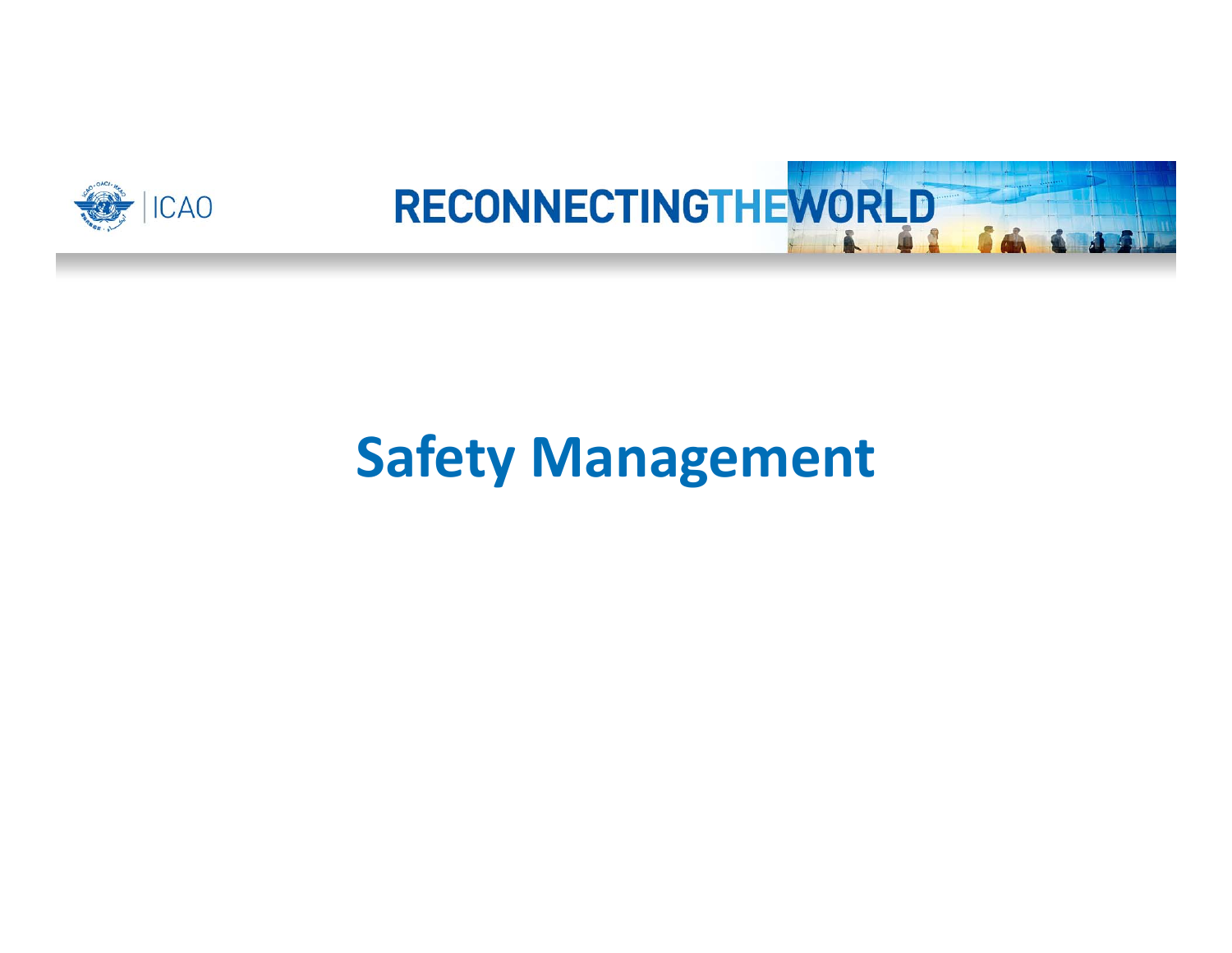

#### **Amendment 2 to Annex 19**

- $\bullet$  **October 2022**: ANC Preliminary Review
- $\bullet$  **January – July 2023**: State letter and consultation
- $\bullet$  **October 2023**: ANC Final Review
- $\bullet$  **March 2024**: Council Adoption date
- $\bullet$  **Q3/2024**: Proposed effective date
- $\bullet$  **November 2026**: Proposed applicability date for Amendment 2 to Annex 19

#### **5th edition of the Safety Management Manual**

- $\bullet$  **March 2024:** Publication of SMM, 5th ed (advance unedited)
- $\bullet$  **Q3/2024:** Publication of SMM, 5th ed

#### **Annex 19 Implementation Challenges Survey**

- • Survey circulated via State Letter AN 8/9 – 21/66 (14th October 2021) seeking feedback on A19 implementation challenges.
- • To date, ICAO have received 98 responses to the survey, including 9 from the MID region, which presents just over 9% of total responses received.
- • Only aggregated data with statistical summaries that do not identify individual States will be shared and used by ICAO solely to develop a better understanding of where to prioritize future safety management initiatives.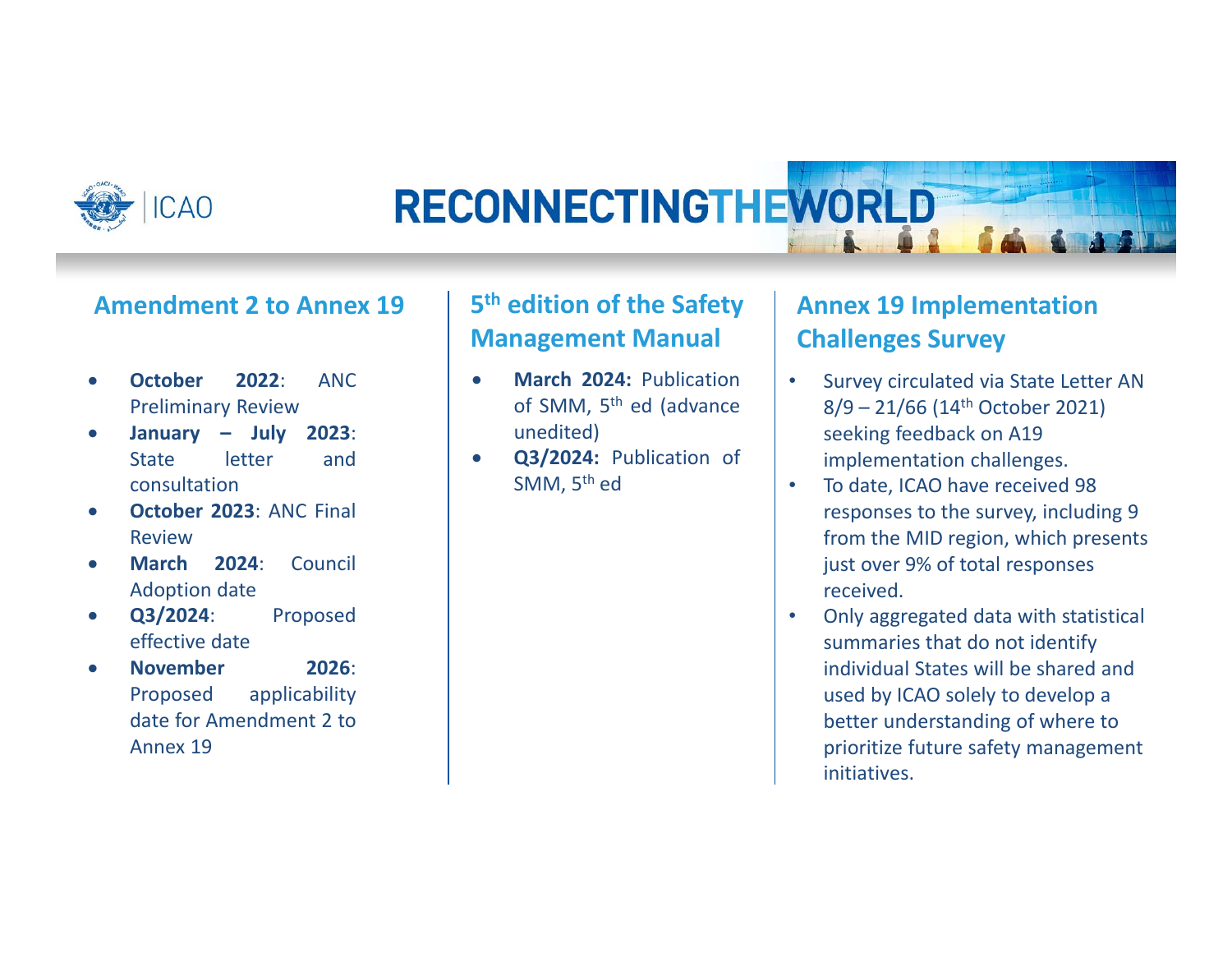



#### **Safety Management Initiatives**

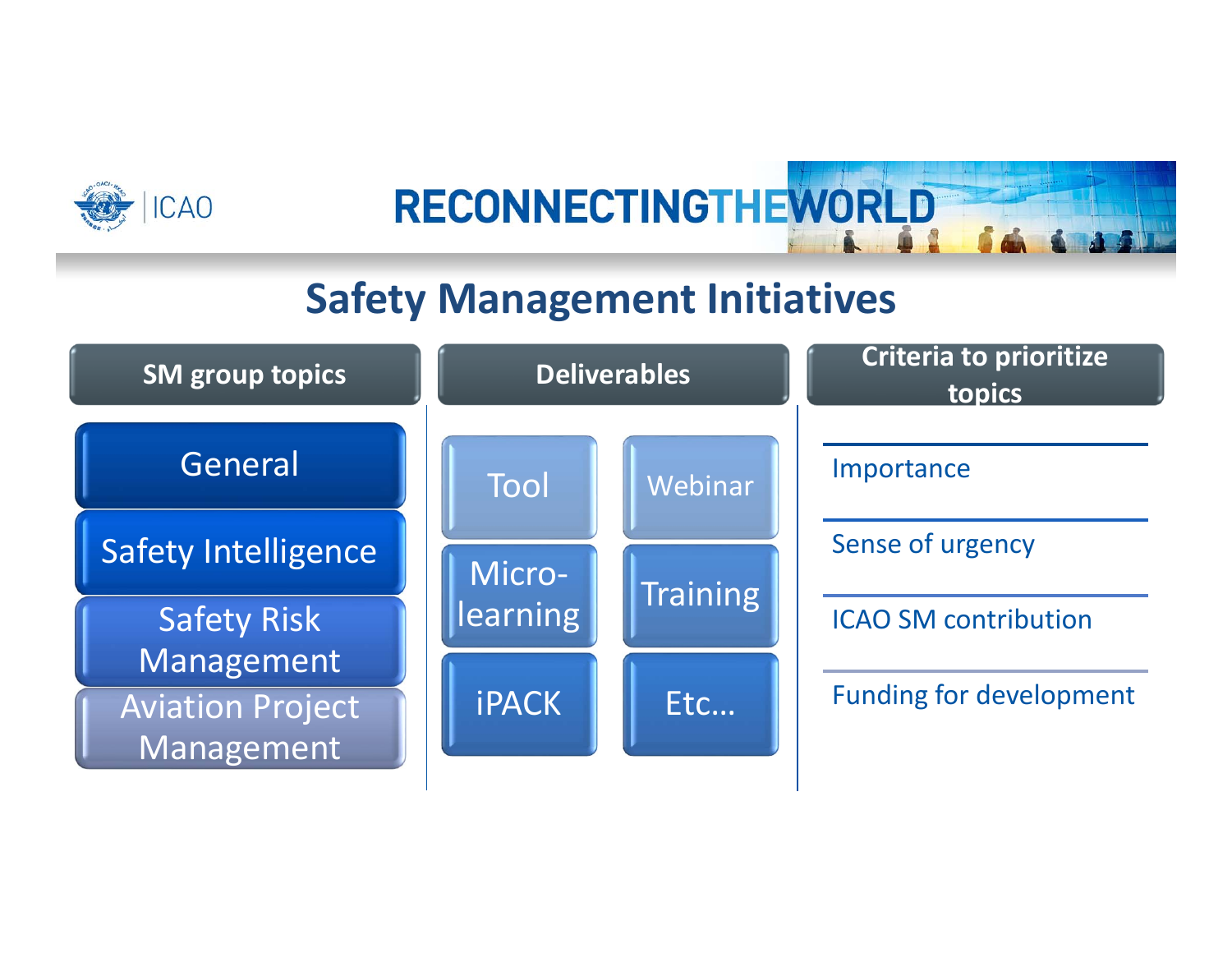



#### **Upcoming Safety Events**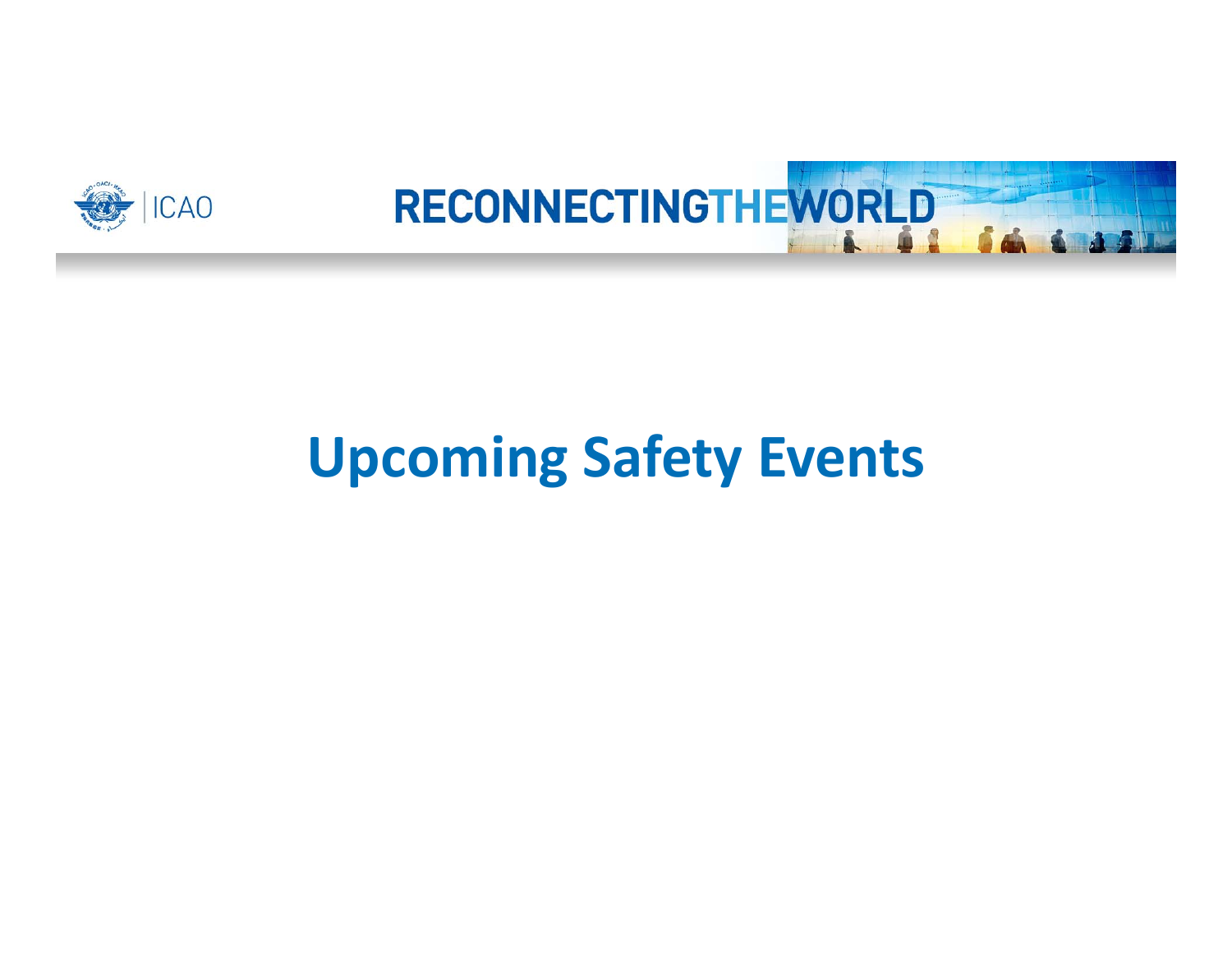



#### Safety Events in 2022

- $\bullet$  Forty first Session of the ICAO Assembly – *27 September to 7 October, Montreal, Canada (TBC)*
- $\bullet$  Eleventh Session of Statistics Division – *4 to 8 April 2022, virtual / online*
- $\bullet$ Other events not yet confirmed due to ongoing pandemic
- $\bullet$ Additional information at: www.icao.int/Meetings/Pages/Home.aspx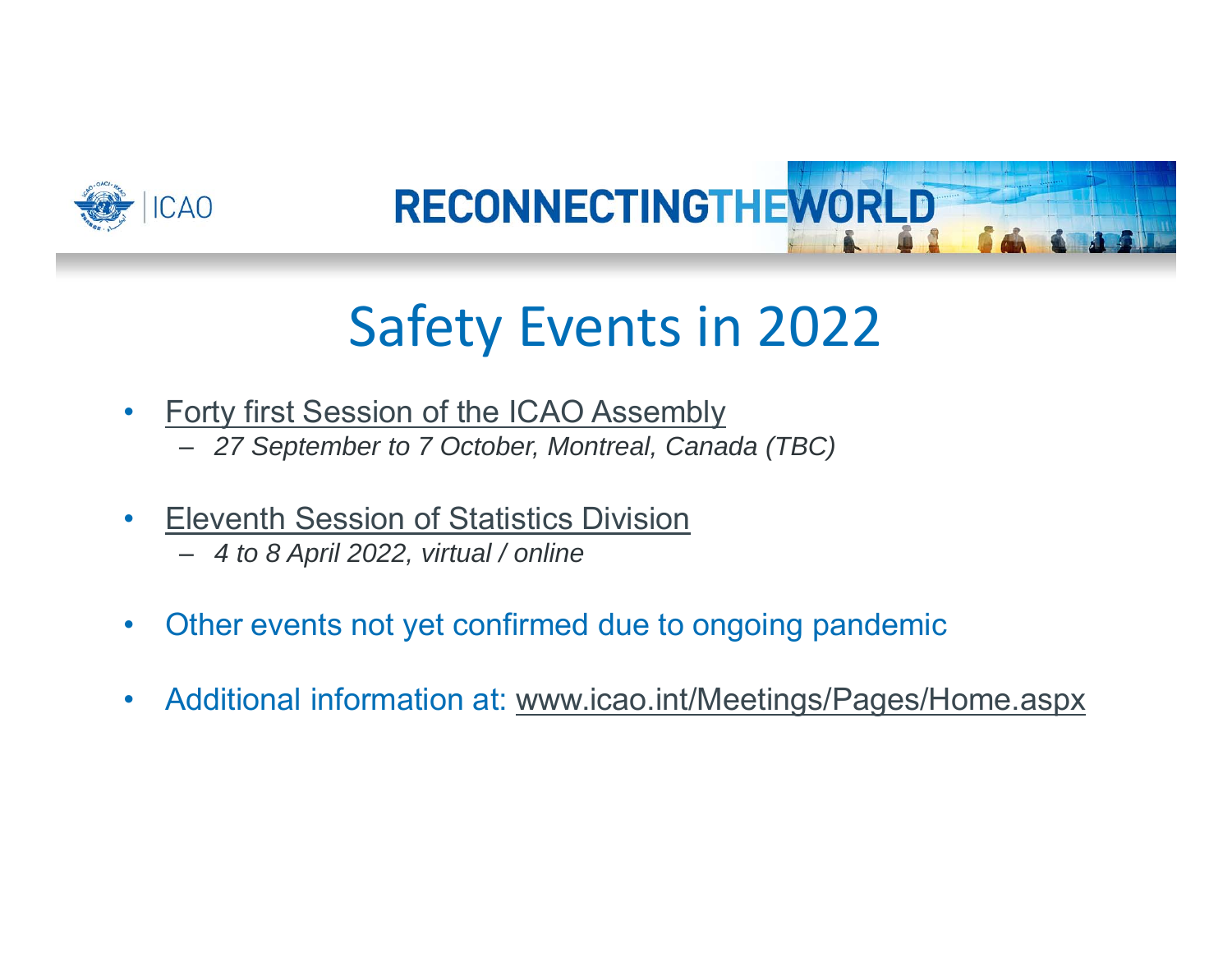



### Action by RASG‐MID

- $\bullet$  Meeting is invited to:
	- note progress made towards 2023-2025 edition of the GASP
	- encourage States in MID region to develop & implement NASP
		- in alignment with GASP & MID-RASP